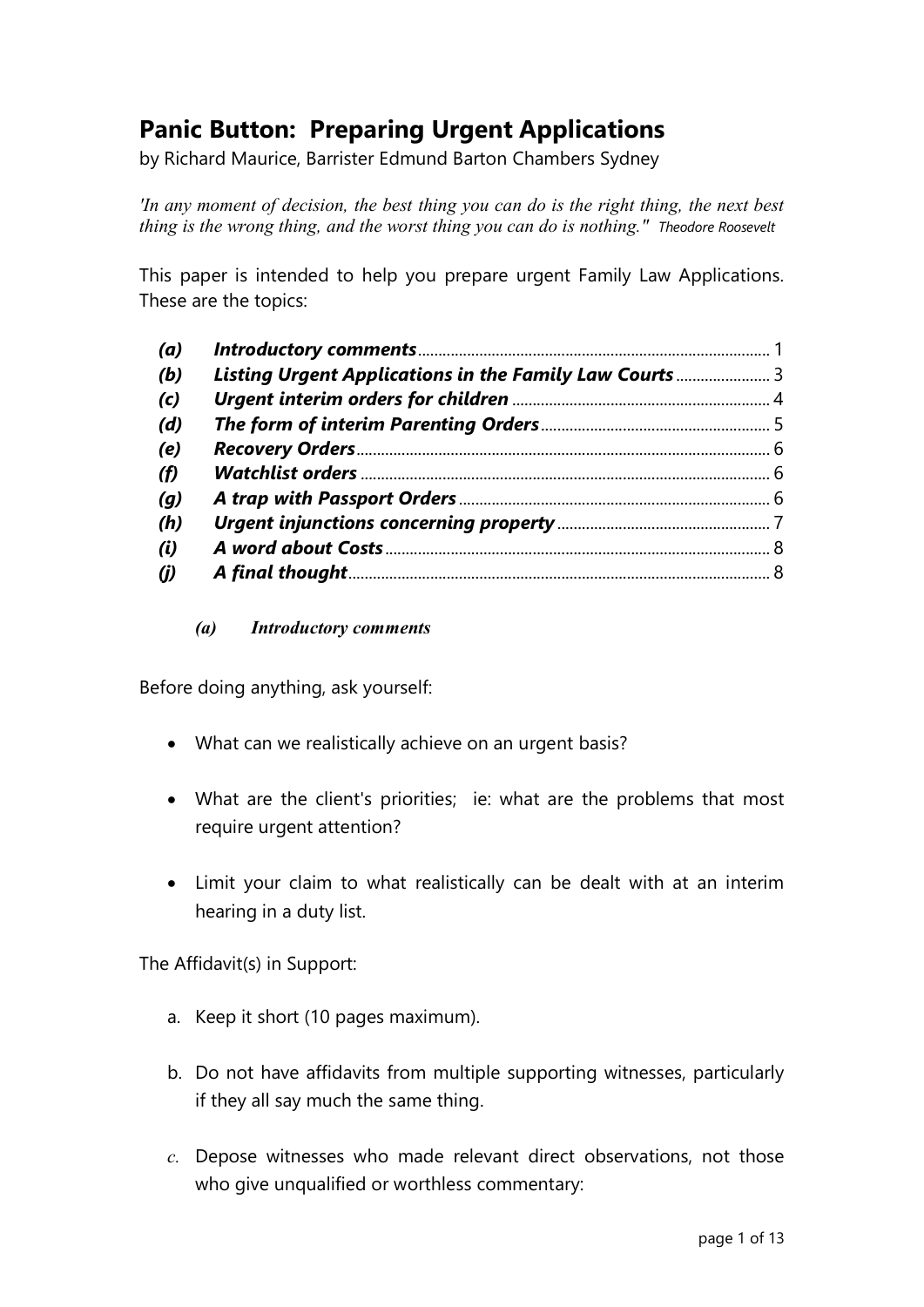*"I can say without reservation that Bill is the best father in Mt Druitt."* 

- d. Limit annexures to the best ones.
- e. Do not include title pages or other unnecessary content.
- f. Number all the pages including annexures (this is very important).
- g. Keep it relevant. Always stay on message.
- h. Keep the client's opinions and theories about the motivation of the other party to a minimum. Stick to the facts.
- i. Obey the rules of evidence as far as possible.
	- i. Any affidavit filed in family law proceedings should have regard to the rules of evidence because judges expect to receiving evidence offered with precision.
	- ii. Contrary to popular belief under sec 69ZT (1) only some, not all of, the rules of evidence do not apply in child-related proceedings and there remains discretion with the Court to restore the use of those rules in "exceptional circumstances" and if other requirements apply.
	- iii. Even in parenting proceedings an affidavit prepared in admissible form is always preferable. Whilst there are some situations where it is not possible for evidence to be offered in this way, always remember that hearsay and unqualified opinion evidence carries less weight in the bench's mind.

Here is a quick example:

*Bad* 

*On 17 March 2015 he was abusive, drunken and violent to me as usual.* 

*Good*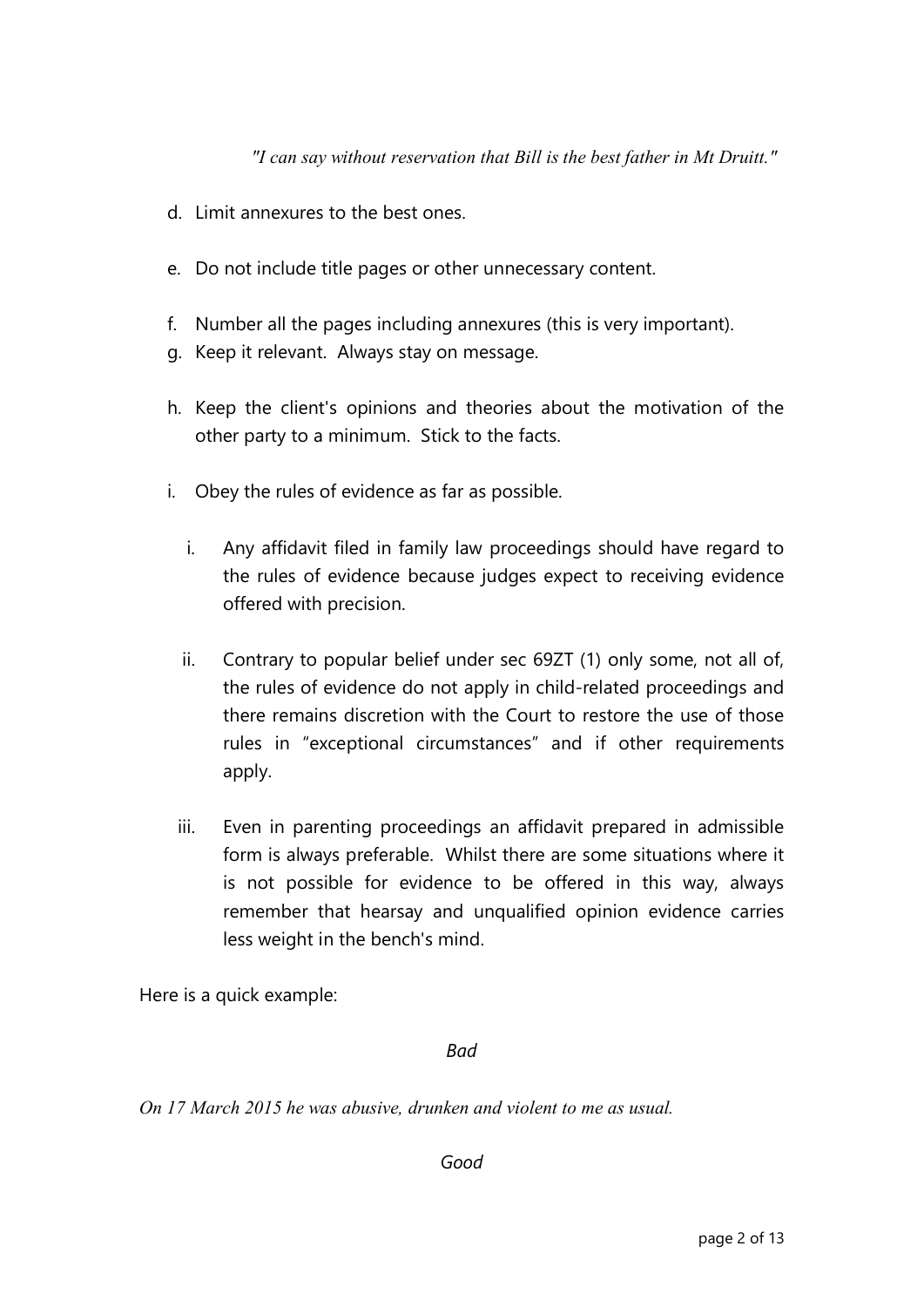*At 5.00 pm on 17 March 2015 I came home and saw that the Respondent was unsteady on his feet, his eyes were blood shot, his breath smelt of alcohol and his speech was slurred. He shouted out several times words like "You bitch, come here and I'll give you what you deserve!" He then lurched over and grabbed me by the hair and pulled me towards him. I managed to free myself and ran next door to call the police.* 

For the respondent, try to resist to the temptation of simply answering the applicant's affidavit paragraph by paragraph. It is irritating to read and hard to follow. Instead tell your client's story from his or her own perspective. You are answer allegations without necessarily setting it our seriatim.

Here is an example:

# *The Applicant wife says:*

14. *At about 7 am on 18 September, 2014 he husband forced the front door open, grabbed Jimmy and tried to wrestle Jimmy's Ninja Turtle from my hand. When he could not get it, he left with our son.* 

### *A bad response:*

*10. As to paragraph 14, I deny the contents therein.* 

# *A good response:*

*10. As we had arranged the day before I went to the home to collect Jimmy at about 7 am on 18 September, 2014. I rang the doorbell but there was no answer. The door was open and Jimmy was on the carpet. I picked him up. The wife appeared holding Jimmy's Ninja Turtle. I said "Could I take it for him". She waved the toy with a menacing gesture and shouted "Get your own Turtle, you scumbag." I then left with Jimmy.* 

# *(b) Listing Urgent Applications in the Family Law Courts*

 The current procedure in Sydney and most other Registries is that documents are left with the Registry with a letter addressed to the Duty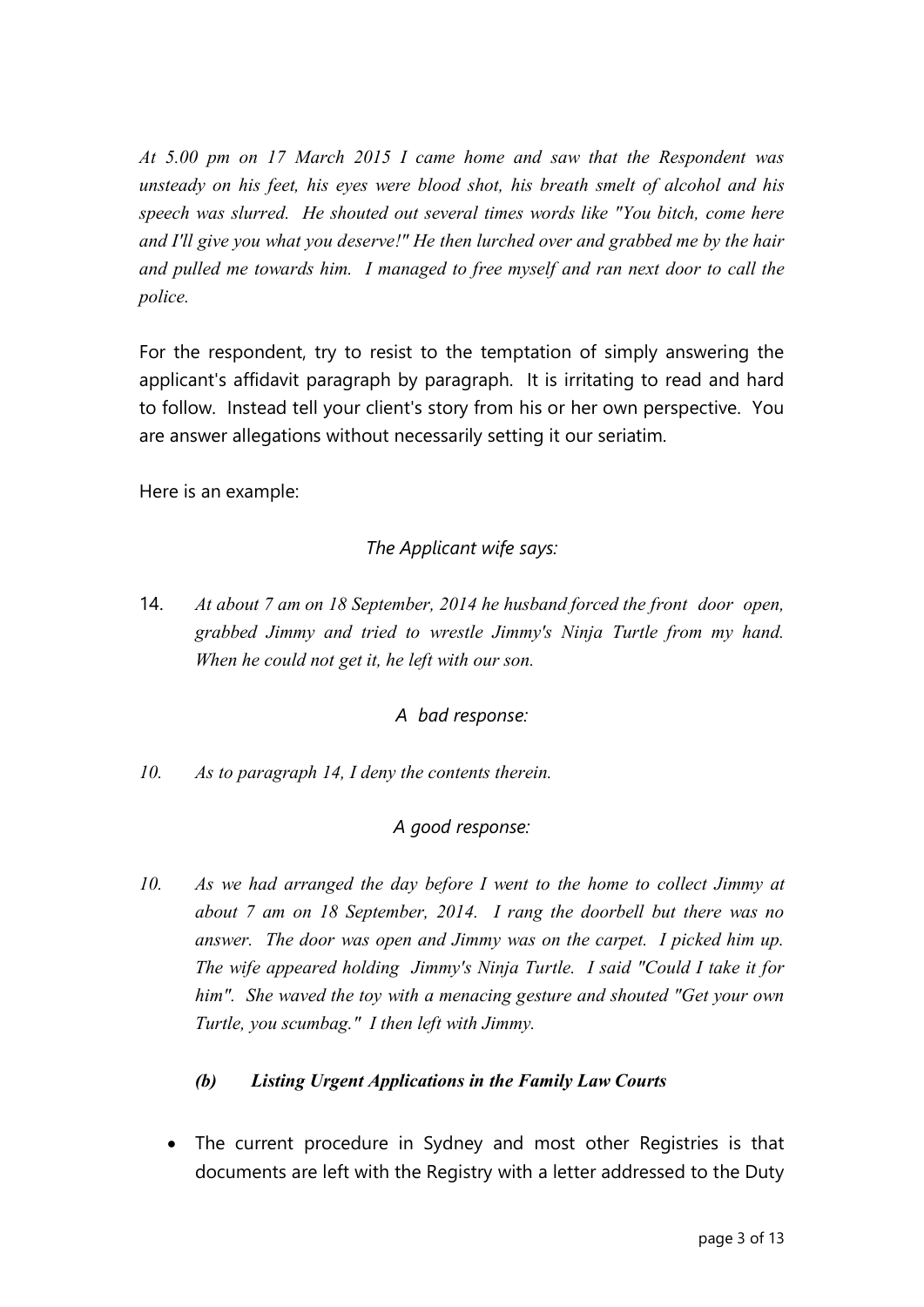Registrar whose task it is to decide whether to grant the matter an expedited listing and grant leave to the Applicant to serve at short notice.

- To this end the start of your affidavit ought to have a section headed something like "*Reasons for urgent listing"* which sets out briefly why the matter is so urgent. You can cross reference this section with the main parts of your affidavit; for example:
	- *1. Despite being the primary carer of our three children for the whole of their lives, the husband is currently preventing me from seeing them other than on the limited occasions I have described in paragraphs 33 to 38 herein.*
	- *2. The husband removed the children from my care when I was in hospital in mid March 2015 recovering from injuries sustained after he assaulted me (see paragraph 48).*
	- *3. Since we separated on 12 March 2015 I have received no financial support from husband. I am currently not working and have no other means of financial support. I am relying on the charity of my family even though the husband told me last month the he is now the CEO of XYZ Enterprises on a package of \$450,000 per annum. (see paragraph 54).*
- Your best chance of getting the Registrar's attention (and therefore getting short service) is to set out your reasons early in the affidavit in this way so he or she does not have to spend an hour trying to work out why the matter might be urgent. Your covering letter should repeat this or refer to that part of the affidavit.
- Once you have short service make sure the documents are served within time. Include a covering letter urging the recipient to seek legal advice if he or she is not represented and that you confirm that your client will be seeking an interim hearing and orders on the first return date.

### *(c) Urgent interim orders for children*

 Seek orders that can realistically be obtained at an interim hearing based on the uncontested evidence available.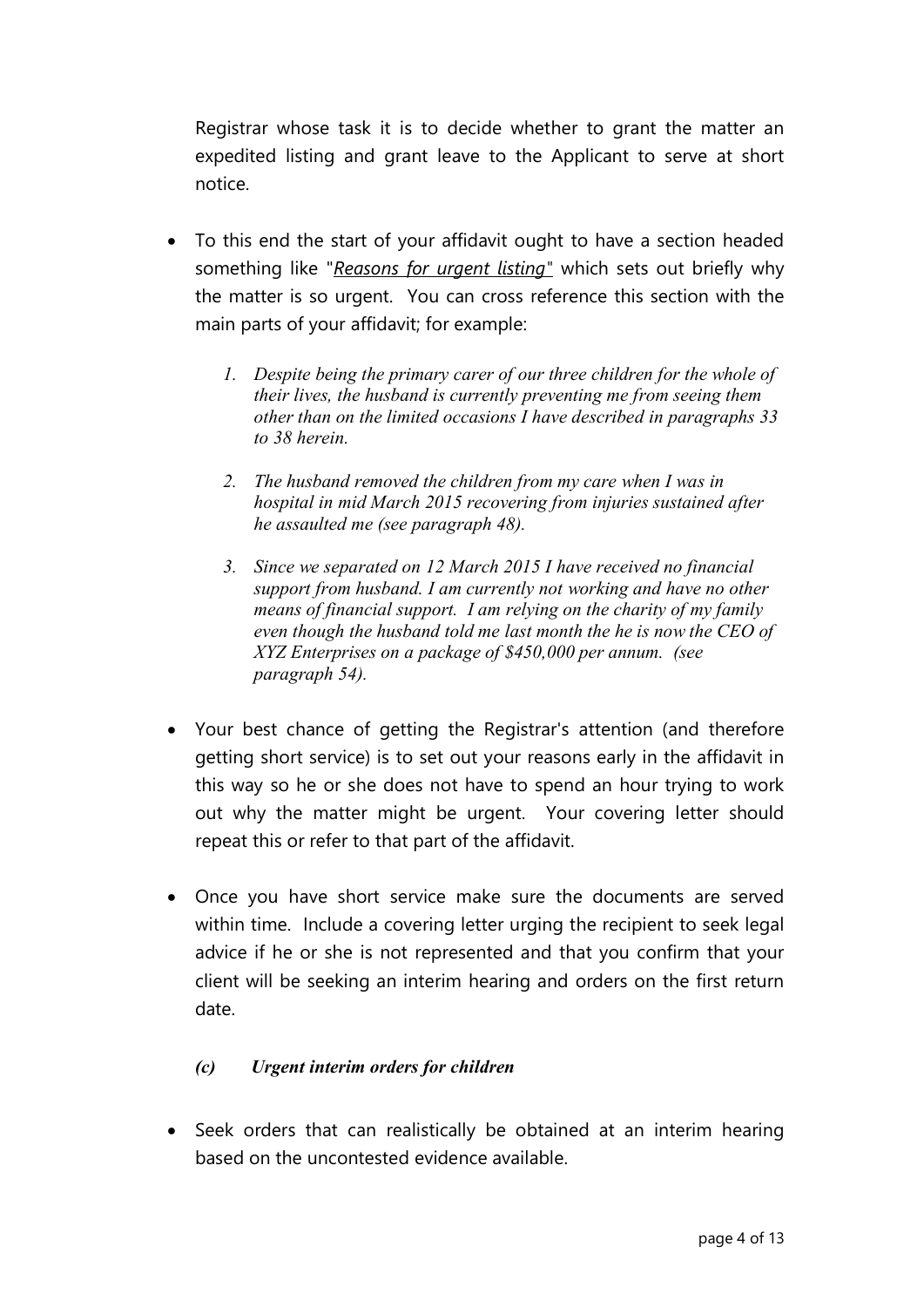- Pare down the number and range of orders that you seek accordingly.
- There is no need to make provision for things in the distant future; eg: Christmas arrangements for 2017 and beyond.
- Do not seek orders that could be regarded as final orders.
- It is unwise to seek interim orders in exactly the same form as final orders as it will invite a submission that cross examination and a full hearing is required before the orders your client seeks can be considered.

### *(d) The form of interim Parenting Orders*

- Make sure they are concise, straightforward and unambiguous.
- Draft the orders *in personam*, so that they require a party or parties to do something rather than ask for something to happen in abstract terms or in an indirect fashion.
- Do not draft orders requiring non-parties to do or not to do something.
- Try and solve problems with the orders; eg: conflict at changeover or disagreement about when holidays start.
- Have the client think really carefully about whether they can actually be implemented (travel times, changeover times, holidays, school events, communication etc)
- Limit the number of changeovers.
- Remove any room for ambiguity about when spending time starts or ends or when holidays start etc.
- Draft orders that can be enforced if required; eg: the start times and dates are set out with precision.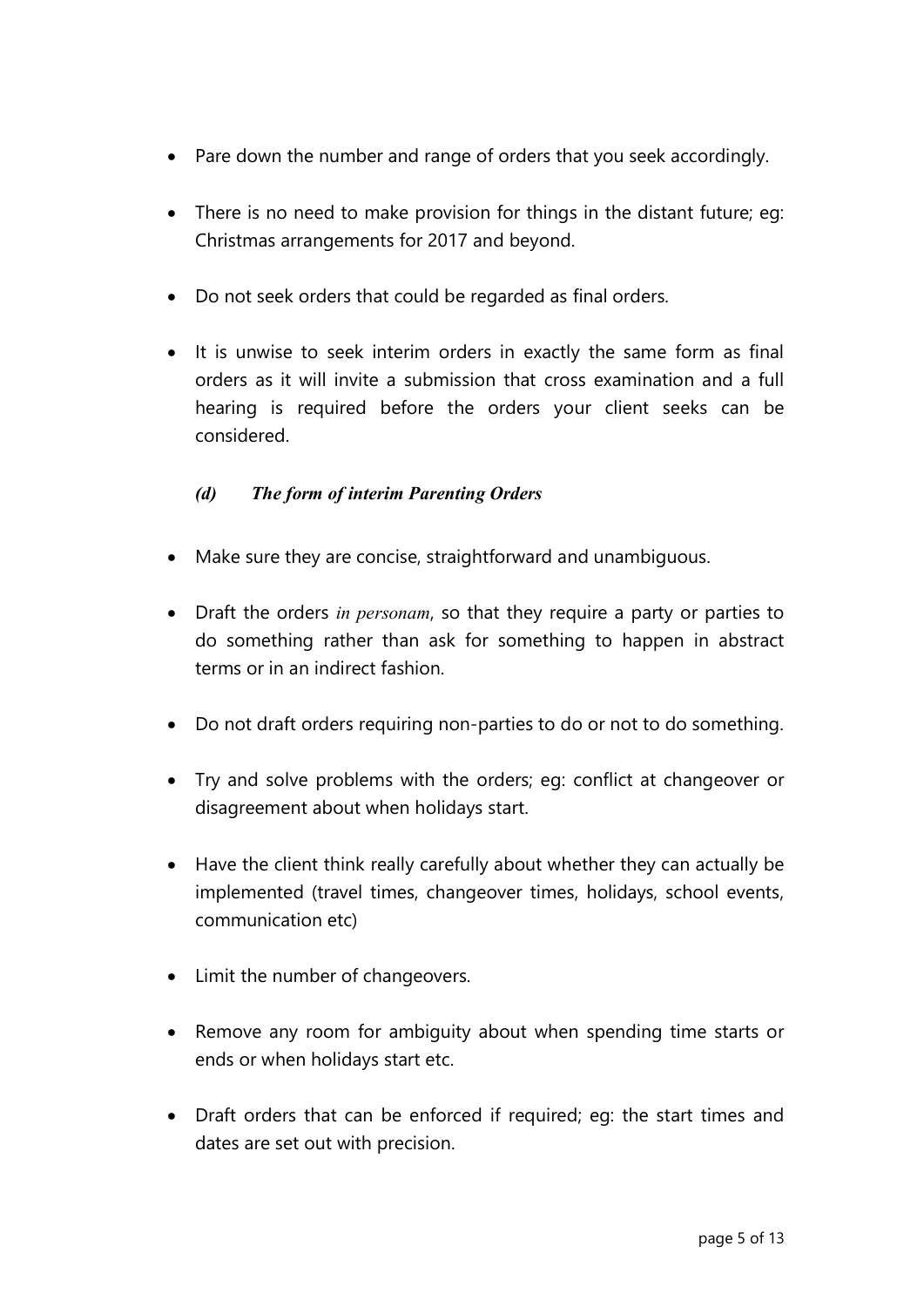### *(e) Recovery Orders*

- a. An Application in a Case needs to be filed together with supporting affidavits to obtain a recovery order.
- b. The affidavit must prove that the applicant is entitled to apply for the order.
- c. The application is supported by an affidavit, which must set out:
	- *details of the order breached.*
	- *details of last known whereabouts of the children.*
	- *details of efforts made to locate the children, including details of the people who might know the whereabouts of the other parent; and*
	- *any safety concerns for the children.*
- d. Refer to Appendix 1 for an example set of orders.

### *(f) Watchlist orders*

- a. In most cases when seeking a recovery order, your should seek an order that the children be placed on the Airport Watchlist (called the PASS system by the AFP.)
- b. The AFP have an excellent website with a "Family Law Kit" with exhaustive information on this topic.

*http://www.afp.gov.au/policing/family-law/family-law-kit* 

### *(g) A trap with Passport Orders*

It is commonly thought that if a parent has an order for sole parental responsibility then it is not necessary to obtain a specific order for the issue of the passport.

However this is not the case due to a conflict in the definition of *parental responsibility* in the legislation.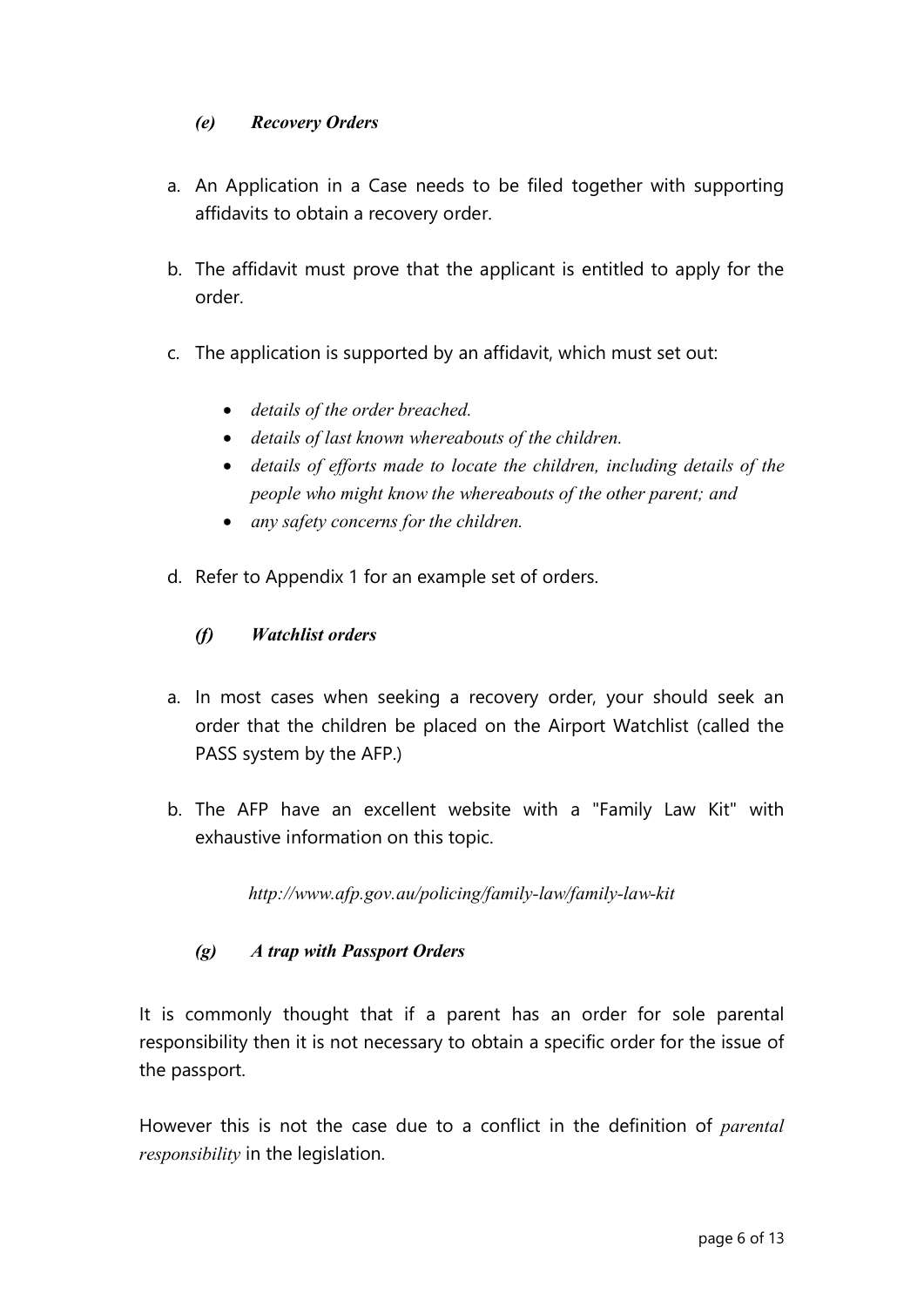Section 11 of the Australian Passports Act (2005) provides that:

*(1) The Minister must not issue an Australian passport to a child unless:* 

- *(a) each person who has parental responsibility for the child consents to the child travelling internationally; or*
- *(b) an order of a court of the Commonwealth, a State or a Territory permits the child to travel internationally.*

For the purposes of the Act a parent has parental responsibility if in sections 5(b) & (d):

- *(b) under a parenting order:* 
	- *(i) the child is to live with the person; or*
	- *(ii) the child is to spend time with the person; or*
	- *(iii) the person is responsible for the child's long-term or day-to-day care, welfare and development; or*
	- *(d) the person is entitled to guardianship or custody of, or access to, the child under a law of the Commonwealth, a State or a Territory.*

This means that even if a parent does not have parental responsibility within the meaning of the Family Law Act, is he is she spends time with the child, his or her consent is required for the issue of a passport unless there is a specific Court order. You therefore always need a specific passport order.

### *(h) Urgent injunctions concerning property*

- Clarity and effectiveness are the keys to any property injunction order so that the parties understand what it is they are required to do, so no need for orders to be interpreted.
- If the orders require technical action, eg: something in the nature of accounting or corporate governance, make sure you seek advice from a qualified person about the form of the order so that it can actually be carried out lawfully and is effective in its terms.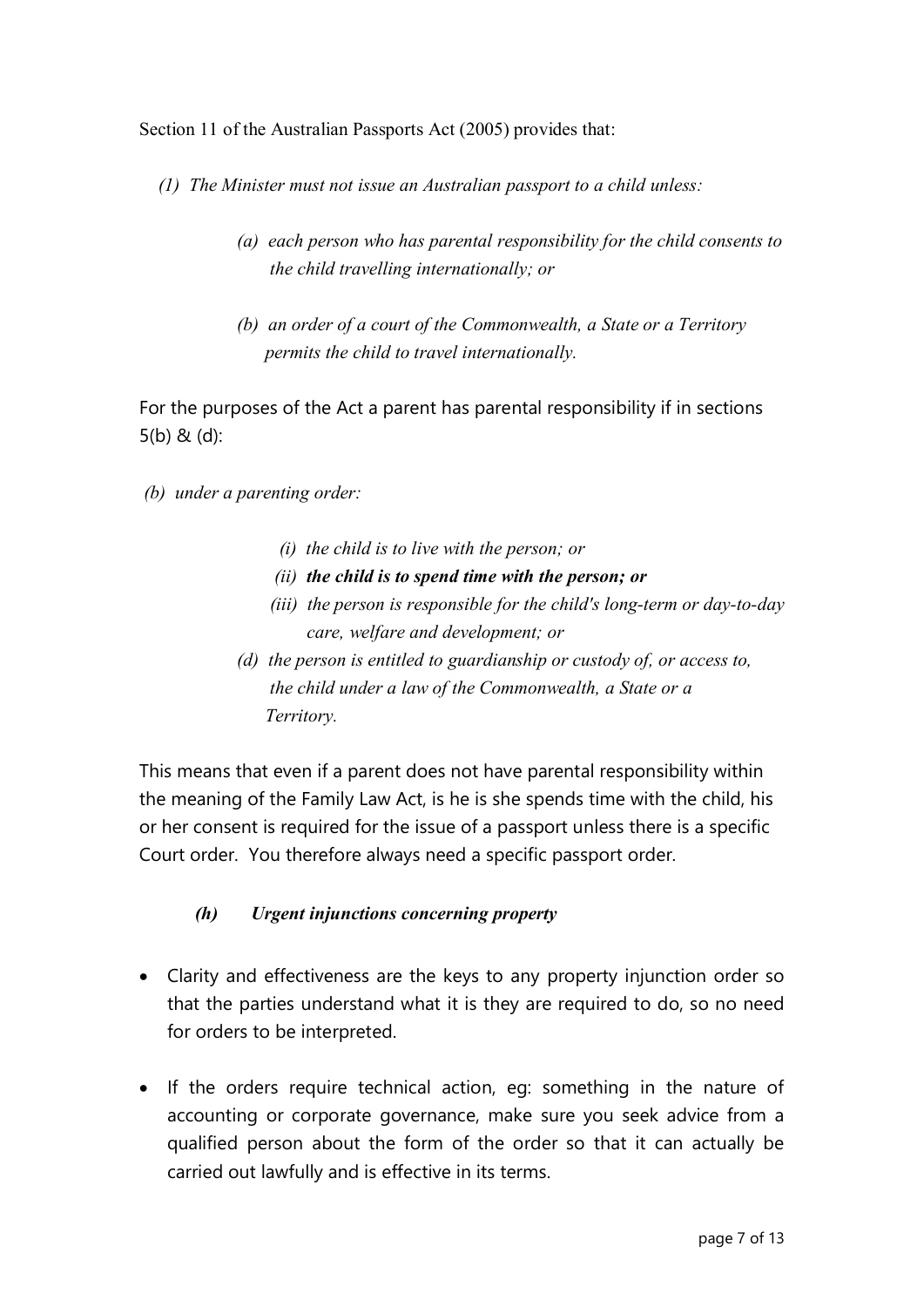- If possible include an alternative order so that there is some flexibility in the relief that you are seeking in case the judge is unwilling to make the primary order you seek for whatever reason.
	- Refer to Appendix 2 for an example set of orders for preservation of property.

### *(i) A word about Costs*

- Seek costs orders where appropriate but be mindful of the limitations when seeking indemnity costs.
- The ordinary rule is that, where the court orders the costs of one party be paid by another party, the order is for the payment of those costs on the party and party basis.
- The court *"should not depart lightly from the ordinary rules relating to costs between party and party and the circumstances justifying the departure should be of an exceptional kind"* (see: *Kohan and Kohan* (1993) FLC ¶ 92-340 at p 79,614 per the Full Court and *Yunghanns v Yunghanns* (2000) FLC ¶ 93-029 at pp 87,470-1).
- Indemnity costs orders are exceptional, especially in interlocutory proceedings and even more exceptional in cases involving children. Judges do make them lightly and it may give the impression that your client is trying to be unreasonable or punitive to seek them when the circumstances are not really exceptional at all.

# *(j) A final thought*

- Urgent applications are always prepared in a rush. Error and/or omissions can creep in. Clients are flustered but don't you get flustered. Check and re-check. If possible have someone else look over your work before you file it.
- It is much better to delay things by a couple of hours than find out you have made a fatal error only when you are at the Bar table.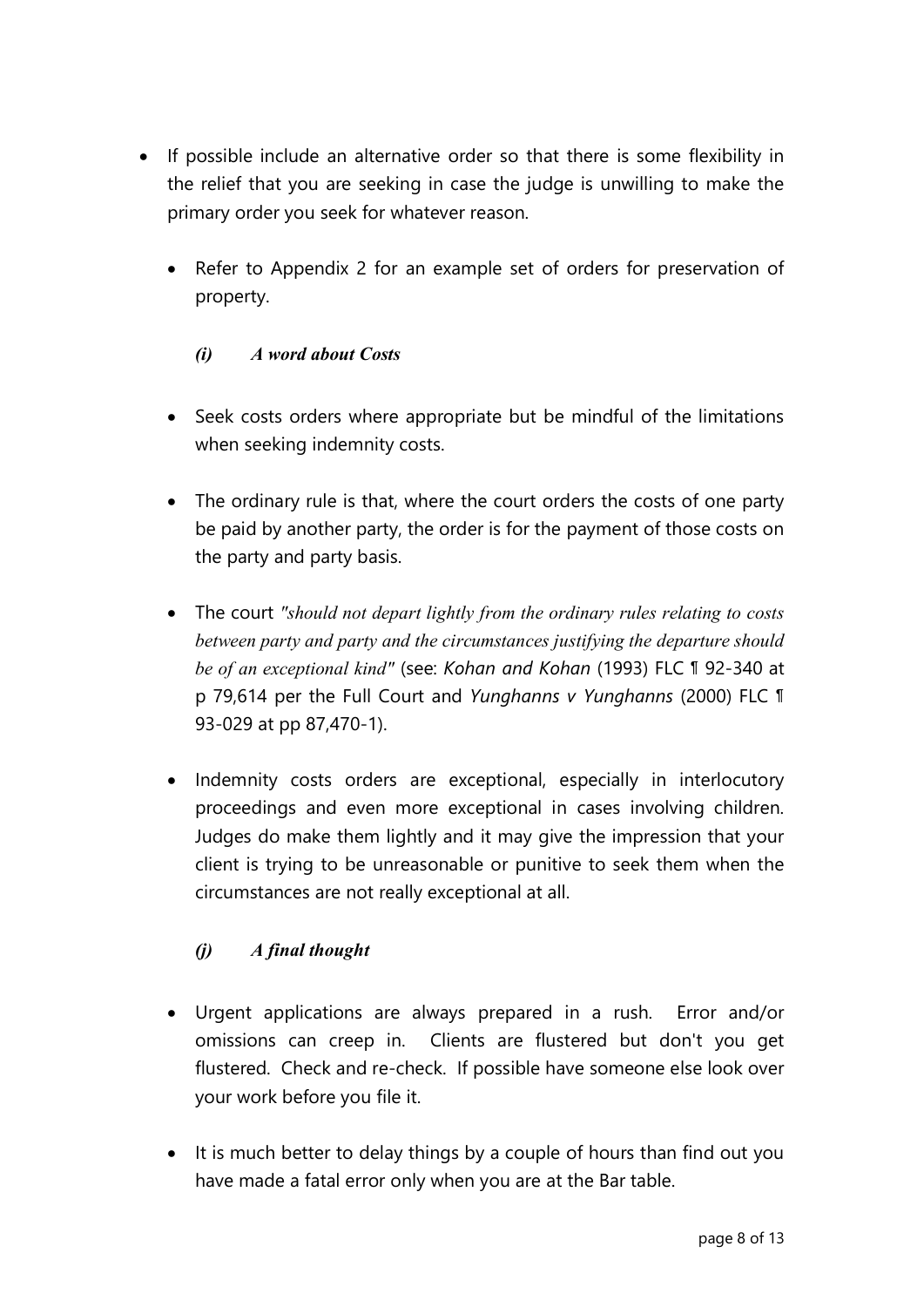Good luck.

R. Mayrice

Richard Maurice 18 March, 2015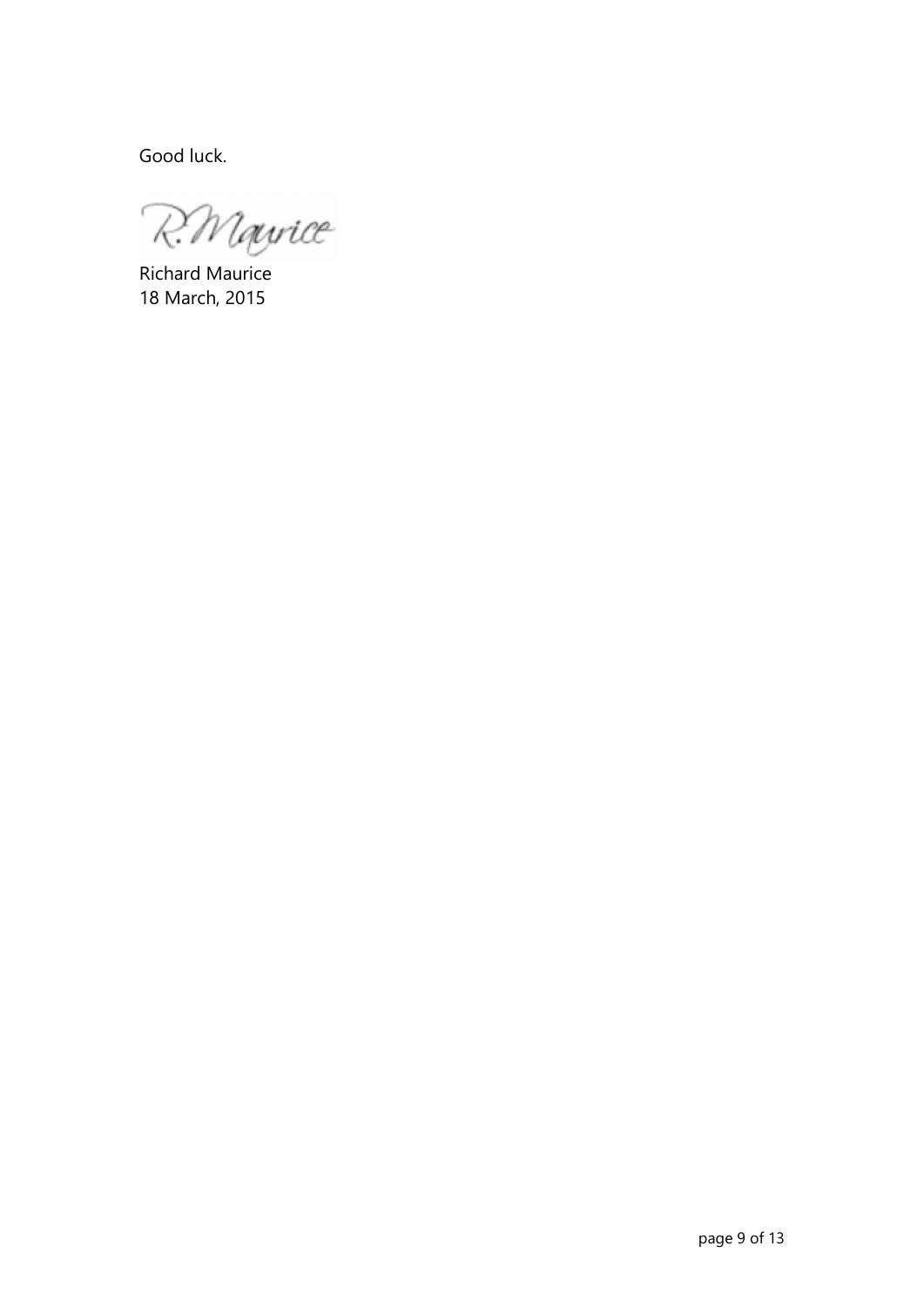#### Appendix 1

#### **Sample recovery order**

- *1. That a recovery order be issued and directed to the Marshal of the Family Court of Australia and to all Officers of the Australian Federal Police Force and to all Officers of the Police Forces of all the States and Territories of Australia requiring them to return the children, Luke Nesmith, born 1 April 2010 and Cindy Nesmith both 10 March, 2012 ("the children"), to the applicant and for that purpose to stop and search any vehicle, vessel or aircraft and to enter and search any premises or place in which there is at any time reasonable cause to believe that the said children may be found.*
- *2. That the respondent pay the applicant's costs of and incidental to this application.*
- *3. That the respondent reimburse the applicant for any costs incurred in respect of the collection of the children pursuant to the execution of this recovery order*
- *4. That the children be placed on the Airport Watch list pending further order.*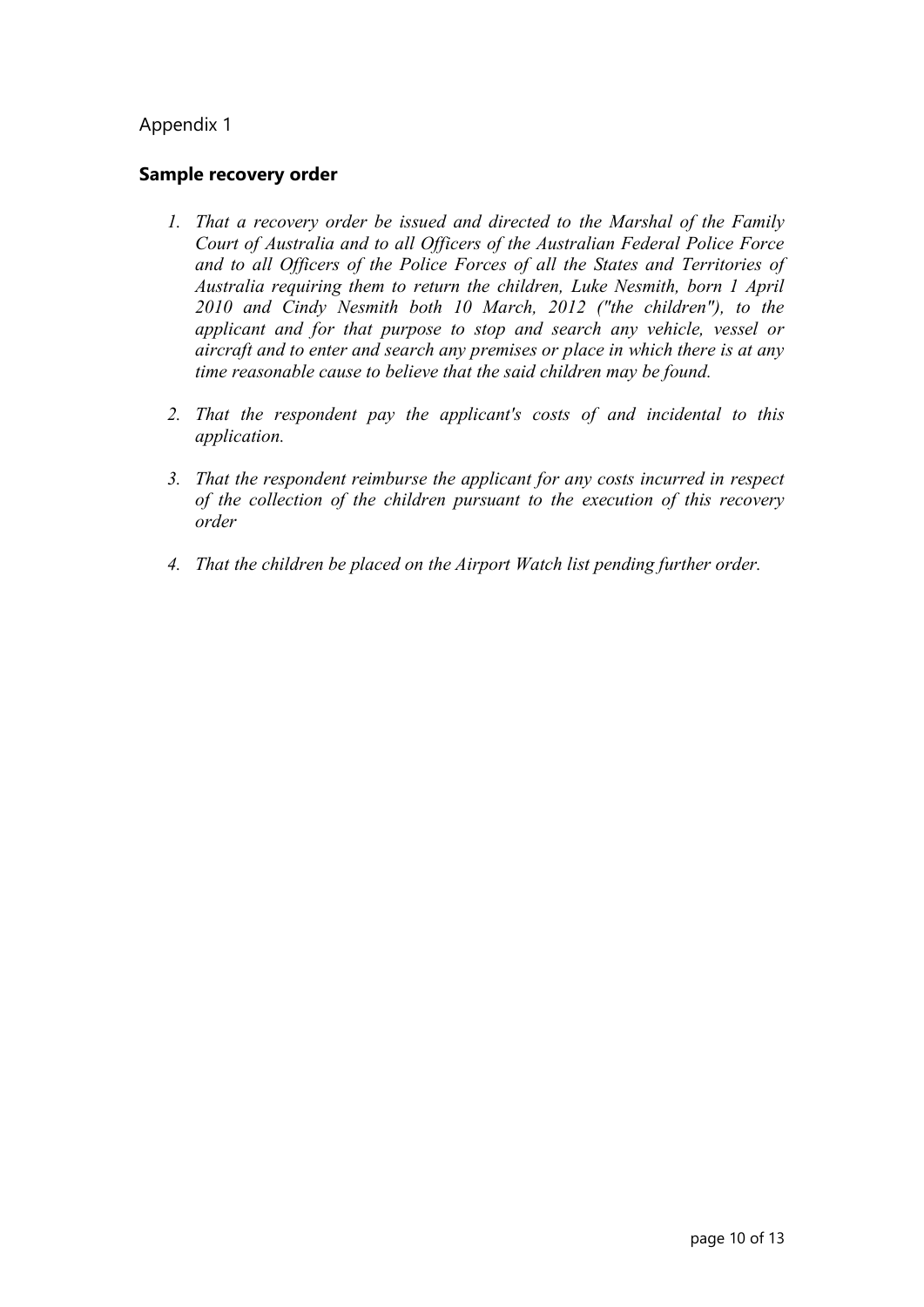#### Appendix 2

### **Example of comprehensive orders to preserve property and receive information about assets already disposed of**

- *1. That pending the final determination of the property proceedings between the parties the husband be restrained by injunction from doing any act or thing, or causing someone to do any or thing, execute any deed, document, instrument or writing or give any direction which would have the effect of alienating assigning, selling, mortgaging or otherwise in any way encumbering or transferring:* 
	- *a. Any real estate registered in his name or in which he has an interest (either directly or indirectly through any corporate entity or trust);*
	- *b. Shares in any company and/or interest in any trust in which has an interest (either directly or indirectly);*
- *2. That pending the final determination of the property proceedings between the parties the husband be restrained by injunction from doing any act or thing, or causing someone to do any or thing, execute any deed, document, instrument or writing or give any direction which would have the effect of changing any of his share entitlements or offices he holds in any corporate entity or trust.*
- *3. That in the event that the husband has in the last 12 months from the date of these orders done any acts or things or caused someone to do any acts or things that fall within the categories in the two preceding orders herein the husband shall provide to the wife's solicitors within 7 days hereof particulars of:* 
	- *a. The asset(s) or interest(s) disposed of;*
	- *b. The date(s) upon which the transaction(s) took place;*
	- *c. The sum received by the husband as a result of the transaction;*
	- *d. The use to which the sum received has been applied, or if not applied where that sum has been invested.*
	- *e. Any changes to share structure or offices held in any entity;*
	- *f. Any relevant documentation.*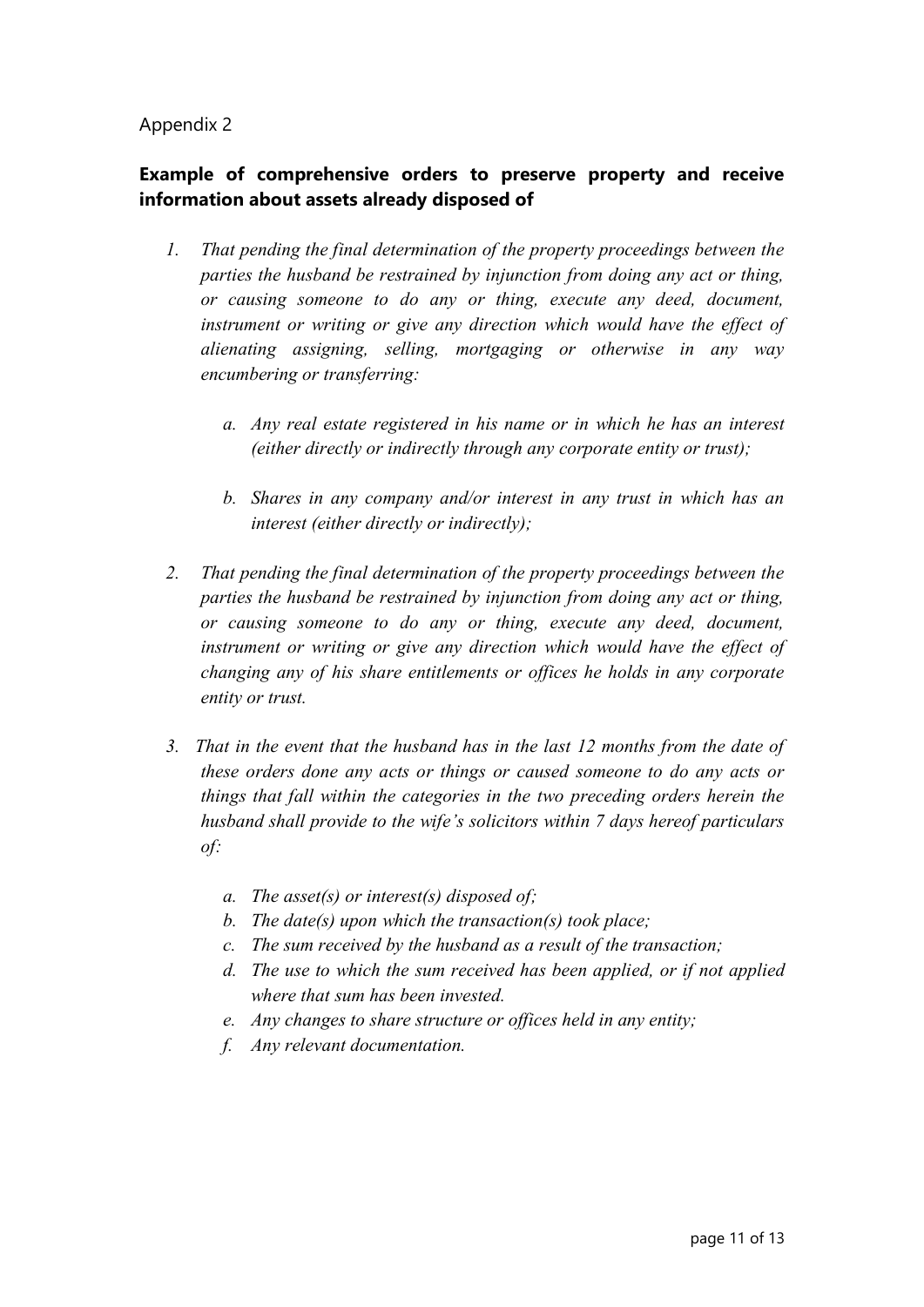#### Appendix 3

#### **Passport Orders**

- *1. That within 28 days hereof the parties do all acts and things, sign all documents and give all consents necessary to apply to the Commonwealth Department of Immigration and Citizenship for an Australian Passport for Luke Nesmith, born 1 April 2010 and Cindy Nesmith both 10 March, 2012 on the following terms:*
- *2. The Father will provide a completed and signed Application form for the Mother's signature which she will sign and return to him.*
- *3. The parties will share equally the passport application fee.*
- *4. The Father will lodge the Application and upon receiving the issued passport shall retain subject it to these orders.*
- *5. Either party may travel overseas with the child on the following conditions:* 
	- *a. They give the other party at least 6 weeks' notice and provide to the other party a copy the child's return air-ticket and an itinerary which sets out the dates and places the child will be visiting overseas as well as contact telephone numbers.*
	- *b. The destination must be a country which is a signatory to the Hague Convention.*
	- *c. The trip must be scheduled to coincide with that party's school holiday time with the child, unless the parties otherwise agree in writing.*
- *6. The Father will retain the child's passport for safe keeping at all times except when the Mother requires it to travel overseas with the child at which time the Father will give her the passport in order for her to apply for visas or other travel permits for the child.*